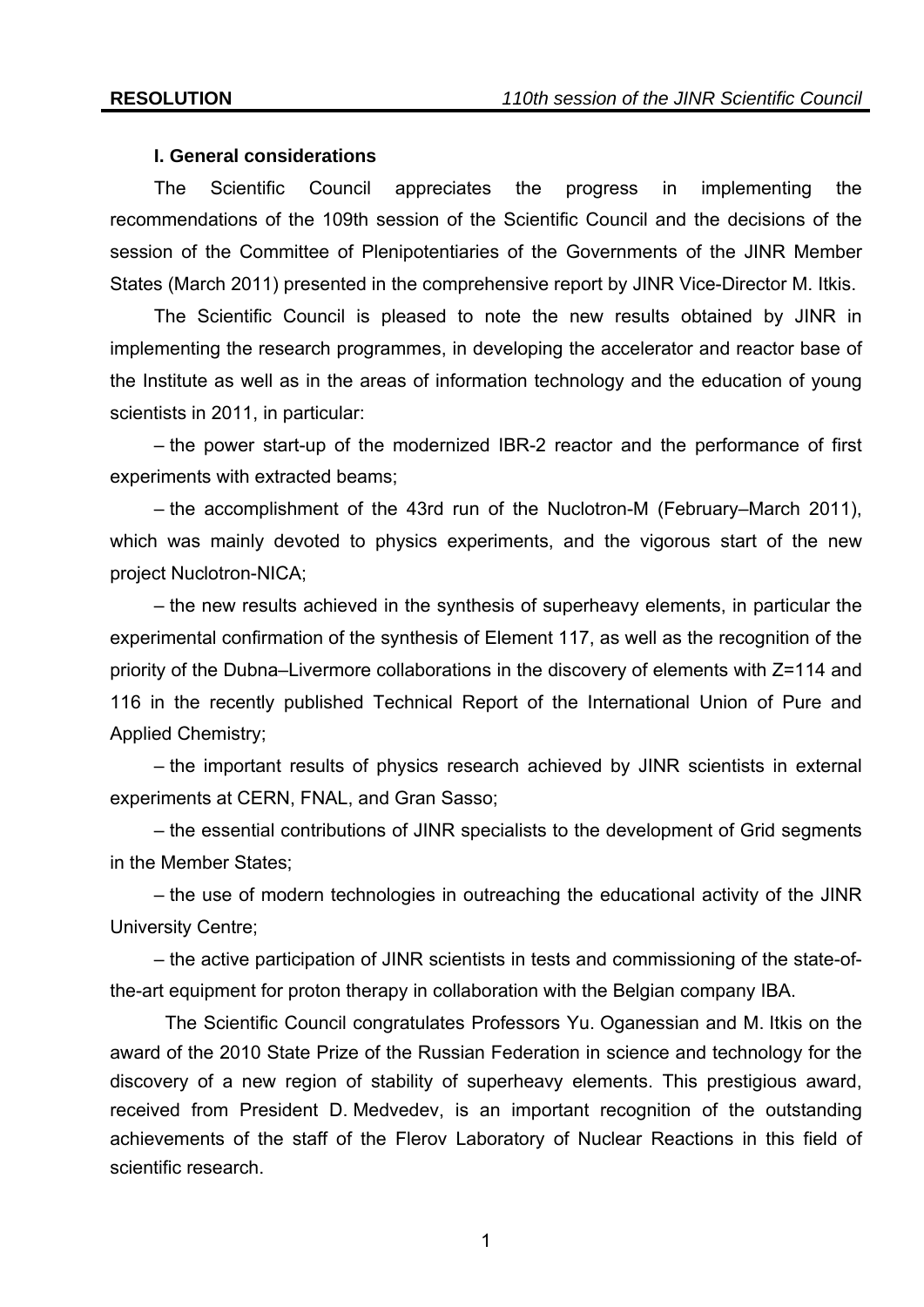The Scientific Council congratulates Professor V. Matveev on his election as Director of JINR and wishes him success in leading the Joint Institute for Nuclear Research. The Scientific Council thanks Professor M. Itkis for his successful work as Acting Director of JINR during the past period of time.

The Scientific Council concurs with the vision of the first-priority tasks of the JINR Directorate for the nearest years and supports the basic principles of the scientific policy presented in the report by Professor V. Matveev.

The Scientific Council highly appreciates the visit to JINR of the Prime Minister of the Russian Federation, V. Putin, during the session of the Russian Governmental Commission for High Technology and Innovation, which was held in Dubna on 5 July 2011. The Scientific Council is pleased to note that the NICA project has been included by the Commission in the list of six megaprojects that may receive substantial dedicated support from the Russian Government.

The Scientific Council notes with great satisfaction the attention paid by the Government of the host country of JINR to the international NICA project which is advancing rapidly and has already received strong interest and recognition by scientists in the world. The Scientific Council emphasizes the unique opportunities and discovery potential of this project in the field of studies of new states of superdense baryonic matter, antimatter and strange matter, and of new fundamental laws of the microworld. A timely and successful realization of this project will bring scientific results of Nobel level and will definitely lead to new technological breakthroughs.

The Scientific Council expresses its profound gratitude to Prime Minister V. Putin and to the Russian Government for their interest in this megaproject and regards it as one more evidence of the new policy of the Russian Federation towards the support of fundamental science and its integration into the world research infrastructure. Without doubt the NICA project deserves such support.

The Scientific Council also highly appreciates the visit of the Prime Minister of the Republic of Kazakhstan, K. Massimov, to JINR on 11 July 2011. An example of the scientific and technological cooperation with this Member State is the development by JINR and delivery for the National Nuclear Centre in Astana of the DC-60 cyclotron whose first five years of successful operation will be celebrated on 21 September 2011. Special interest in the Educational Programme of JINR has been expressed during the visit.

2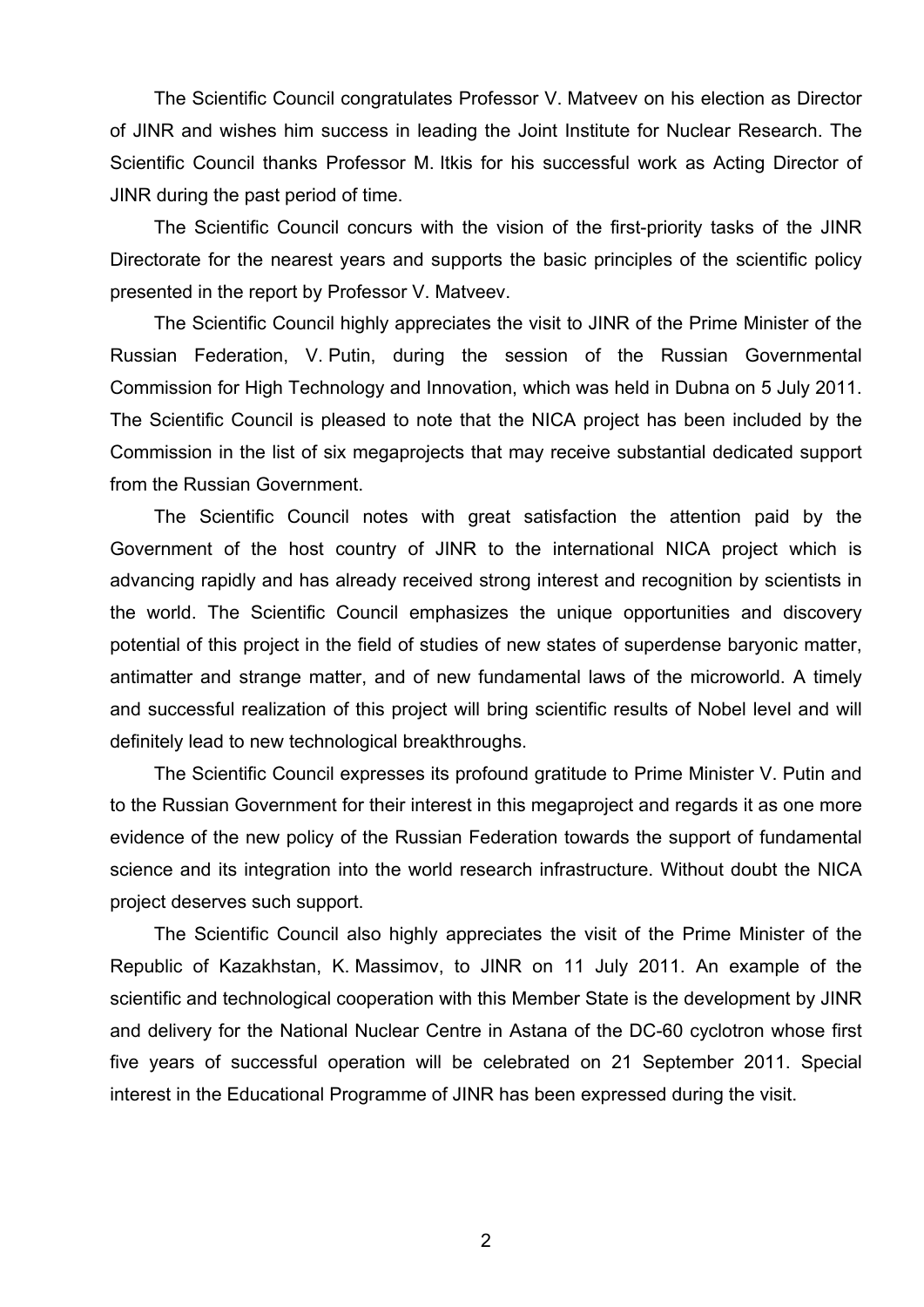#### **II. Recommendations on reported activities**

The Scientific Council takes note of the report "Preparation of the IBR-2 modernized reactor for the start of experiments in 2011" presented by FLNP Director A. Belushkin. The Scientific Council appreciates the progress in commissioning the reactor to the design power and the beginning of first experiments with extracted beams. It recommends focusing of efforts on the completion of the activities for the power start-up of the reactor in the current year, on the obtaining of a license for the routine exploitation of this basic facility within shortest possible time, and on the start of implementation of the user programme in 2012. The Scientific Council reiterates the critical importance of an early launching of the cryogenic moderator, which will greatly expand the experimental capability of the IBR-2 modernized reactor.

The Scientific Council takes note of the report "Effectiveness of the proton therapy delivered at JINR and plans for wide application in cooperation with other international centres" presented by DLNP Director A. Olshevskiy. The Scientific Council notes the high quality and social significance of the research conducted at JINR in the field of hadron therapy. It supports the plans for construction of specialized medical equipment and for deployment of hadron therapy methods into wide medical practice.

The Scientific Council takes note of the report "Ongoing developments at JINR related to the ILC" presented by JINR Chief Engineer G. Shirkov. The Scientific Council appreciates the important results achieved by JINR in the various fields of ILC activity, which concern work on photo injector prototype, beam diagnostics systems, design and construction of cryomodules. In particular, scientists of JINR and Belarusian research centers have developed and are staring to implement a complex programme to reproduce niobium cavity fabrication technology for cryogenic accelerator systems, which can be used for the ILC itself and will be requested for other applications, e.g. in accelerator physics, medical beam therapy, isotope production, etc. The Scientific Council encourages extension of the activities related to the future accelerators including the development of the CLIC facility and would like to be informed about the progress of these activities at its future sessions.

The Scientific Council takes note of the report "JINR–GSI collaboration in the field of relativistic heavy-ion physics" presented by VBLHEP Director V. Kekelidze. The Scientific Council highly appreciates this collaboration, based on complementarity of the scientific objectives, and welcomes the proposals for its intensification, which concern the joint programme of research with extracted beams at the Nuclotron-M, the preparation and implementation of research programmes at NICA and at FAIR (experiment CBM) as well

3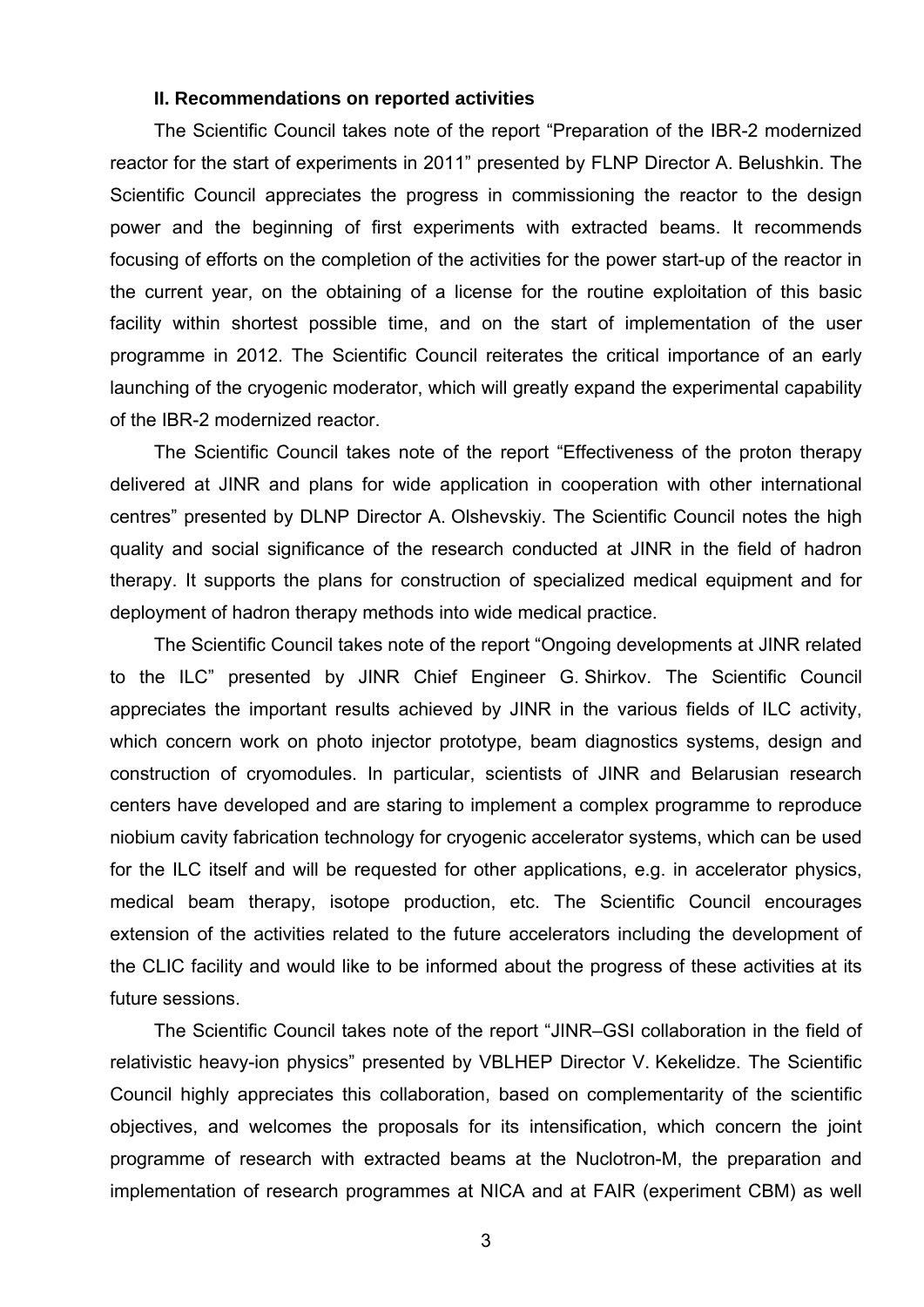as activities in the field of applied research at the VBLHEP accelerator complex. The Scientific Council welcomes the timely and important integration of JINR and GSI for joint studies of strongly compressed baryonic matter in heavy-ion collisions in the so far poorly explored energy range, in which new states and most dramatic changes of behaviour of the created matter are predicted. The Scientific Council strongly recommends that the JINR Directorate provide the programme of research with extracted beams at the Nuclotron-M with high-priority funding.

The Scientific Council takes note of the reports "JINR's participation in experiments at the LHC" presented by the leaders of the JINR groups in the ALICE, ATLAS, and CMS experiments A. Vodopyanov, V. Bednyakov, and A. Zarubin. The Scientific Council highly appreciates the efforts already taken by the Dubna teams of these collaborations to secure the reliable operation of the detectors and notes the significance of the first scientific results produced by them. The Scientific Council looks forward to regular presentations of reports about the contributions of the JINR groups to data analysis at its future sessions, especially by young scientists. It also reiterates its wish to be informed about the plans for JINR's participation in the programme of upgrades of the LHC detectors for future experiments with higher luminosity and possibly with higher energy of colliding proton beams.

The Scientific Council supports the measures proposed in the report "Possibilities for further intensification of the JINR Educational Programme" by UC Director S. Pakuliak. In particular, they include the use of the experience in training of Kazakhstan's Bachelors and Masters in future programmes for students from other Member States, the extension of the programmes of international summer student practical courses and more active involvement of the JINR laboratories in the process, the update of the JINR Fellowship Programme, and the continuation of educational work with high-school teachers of physics. The need to improve the living infrastructure for visiting students was also mentioned. The Scientific Council welcomes the efforts towards further development of the JINR Educational Programme.

## **III. Recommendations in connection with the PACs**

The Scientific Council concurs with the recommendations made by the PACs at their June 2011 meetings as reported at this session by the Chairperson of the PAC for Particle Physics, E. Tomasi-Gustafsson, by the Chairperson of the PAC for Nuclear Physics, W. Greiner, and by the Scientific Secretary of the PAC for Condensed Matter Physics, O. Belov.

4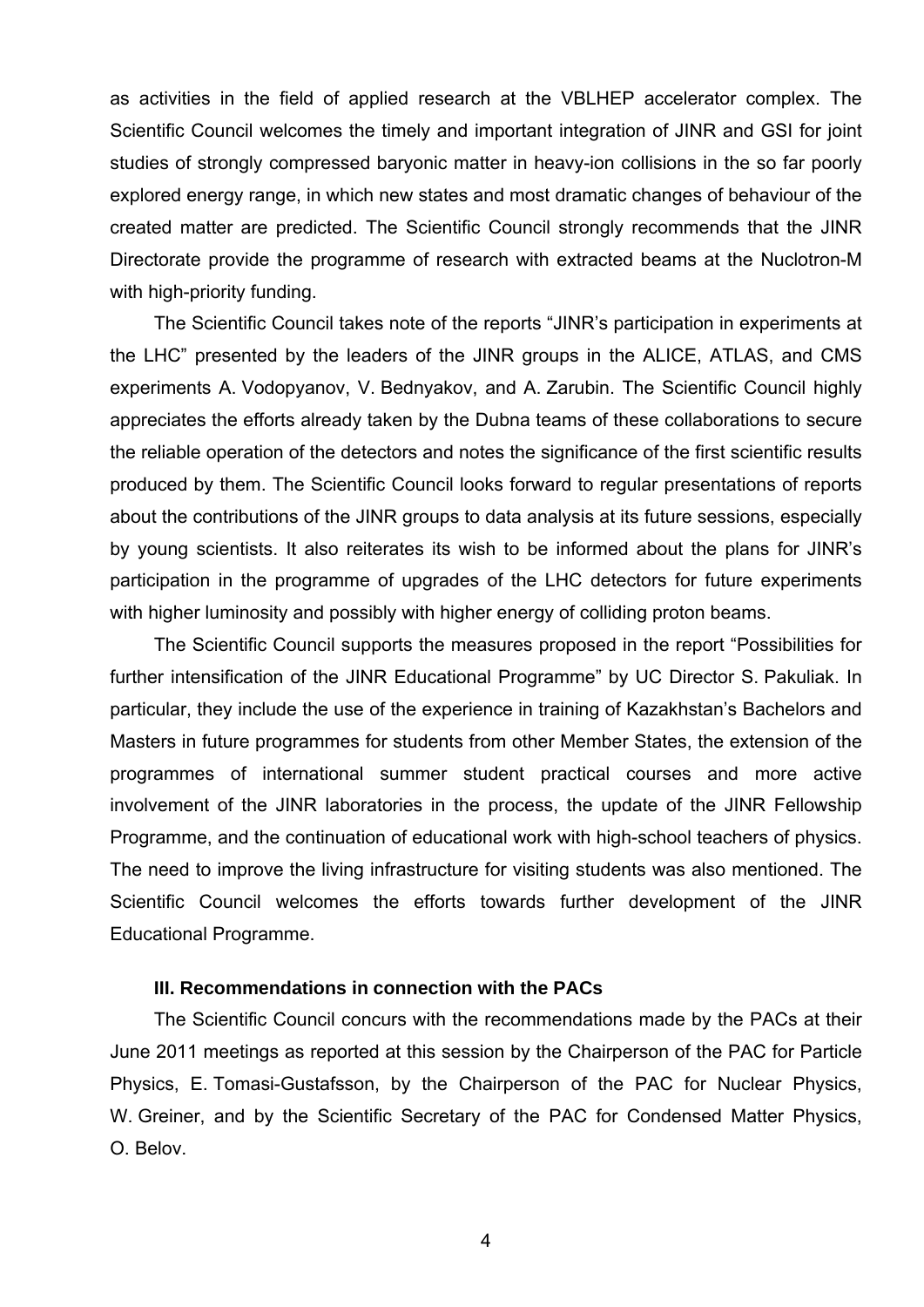# Particle Physics Issues

The Scientific Council highly appreciates the progress that has been made in developing elements of the NICA complex, in particular the successful construction and tests of the superconducting magnet prototypes, of the ion and polarized particle sources as well as in designing the collider lattice. It endorses the detailed recommendations taken by the Machine Advisory Committee (MAC) for the Nuclotron-NICA accelerator complex and thanks the MAC for providing valuable expertise for this project.

The Scientific Council appreciates the significant progress of the ongoing work to prepare the White Paper dedicated to the research programme of the NICA project and notes the broad international involvement in the preparation of this document.

The Scientific Council also appreciates the substantial progress achieved in designing the MPD detector and welcomes the start of prototyping its subsystems.

The Scientific Council emphasizes that the realization of the research programme to be performed by using the Nuclotron extracted beams is extremely important. Due to the intensive schedule for the commissioning of the experimental set-ups, the Scientific Council supports the PAC's recommendation on the preparation of a project to study hot dense baryonic matter at the Nuclotron to be presented at the next PAC meeting.

The Scientific Council recognizes the scientific significance of the results being obtained with the active participation of JINR physicists in the ATLAS, ALICE, and CMS experiments, and encourages these groups to strengthen their efforts in the data analysis and in the presentation of the results at international conferences.

The Scientific Council supports the PAC's recommendations on the continuation of the current activities in particle physics within the suggested time scales, as well as on the closure of four projects, as outlined in the PAC report.

#### Nuclear Physics Issues

The Scientific Council welcomes the FLNP plans concerning the speed-up in bringing the parameters of the IREN source up to highest possible standards of equivalent facilities in Europe, and acknowledges the importance of doing so for the realization of the JINR scientific programme and for attracting scientists from Member States.

The Scientific Council supports the FLNR proposal on the synthesis of heavy neutronrich nuclei formed in low-energy multi-nucleon transfer reactions and recommends that the Laboratory start to work on the details of this proposal.

The Scientific Council recognizes the fundamental importance in neutrino physics of searching for the neutrinoless double-beta decay of  $76$ Ge and supports the continuation of the GERDA project with high priority.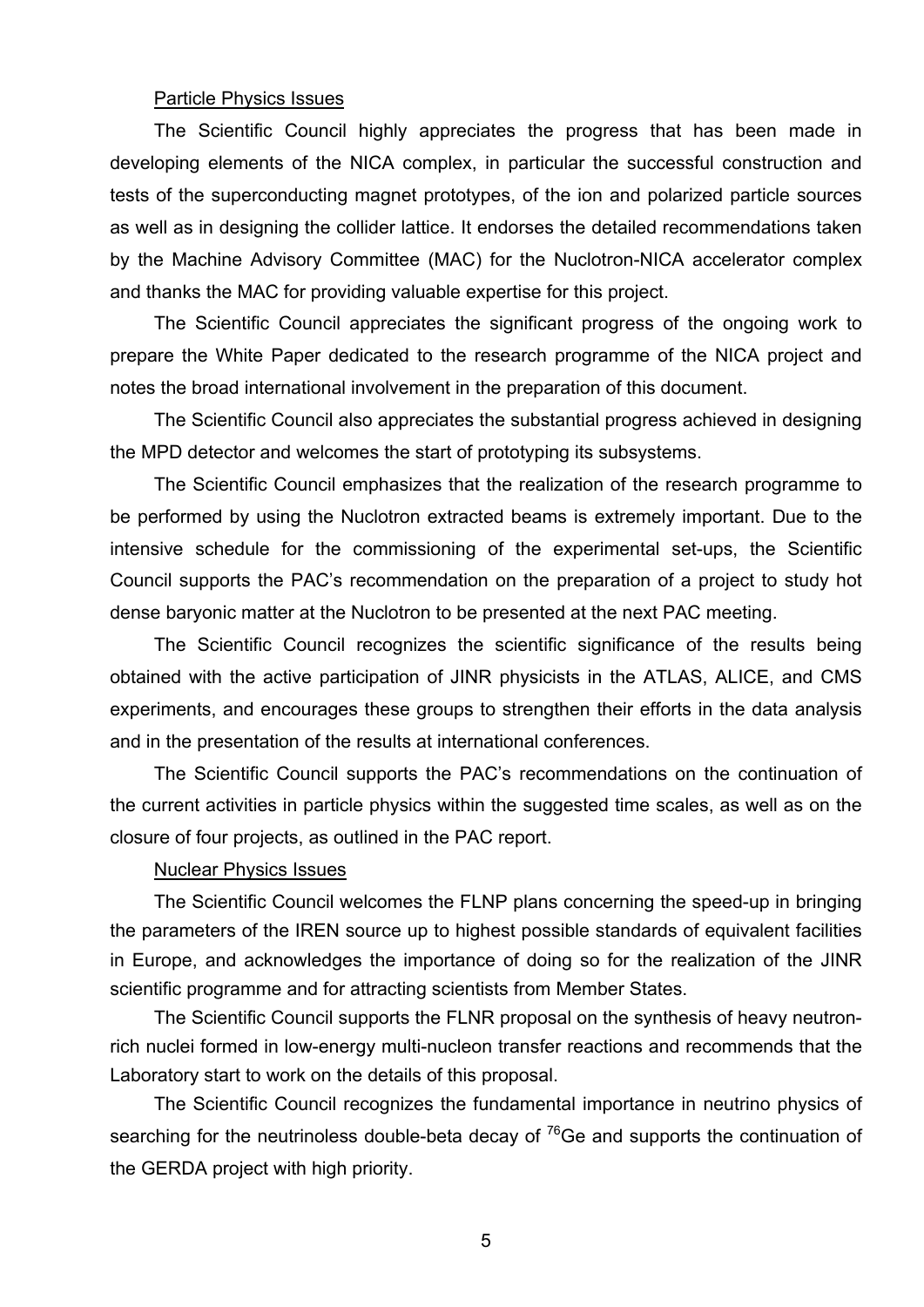#### Condensed Matter Physics Issues

The Scientific Council appreciates the efforts being taken by FLNP to upgrade the IBR-2 spectrometer complex, in particular the neutron inelastic scattering spectrometer DIN-2PI and the DN-6 diffractometer. It also supports the approval of the RTD Diffractometer project for implementation in 2012–2015 with first priority.

The Scientific Council notes the high quality of the research within the framework of the themes reviewed at the PAC meeting: "Novel Development and Creation of Equipment for the IBR-2M Spectrometer Complex", "Investigations of Nanosystems and Novel Materials by Neutron Scattering Methods", and "Research on the Biological Effect of Heavy Charged Particles with Different Energies", and supports the recommendations on the continuation of these themes until the end of 2014.

The Scientific Council welcomes the initiative to establish an inter-institute radiobiological basis at JINR intended for experimental research on the radiation safety of long-time space flights and for fundamental and applied studies in general and space radiobiology, which was proposed at the Round Table "Topical Issues of Radiation Safety of Long-Term Space Flights" (Dubna, 25–26 April 2011), dedicated to the 50th anniversary of the first manned space flight.

## **IV. Memberships of the PACs**

As proposed by the JINR Directorate, the Scientific Council appoints Professor A. Ereditato (University of Bern, Switzerland) as a new member of the PAC for Particle Physics for a term of three years to replace Professor N. Walker. The Scientific Council thanks Professor N. Walker for his successful work as member of this PAC.

#### **V. Scientific reports by young scientists**

The Scientific Council appreciates the scientific reports presented by young scientists: "Asymmetric quasifission in reactions with heavy ions" by G. Knyazheva, "Microbial synthesis of silver nanoparticles by *Streptomyces glaucus* and *Spirulina platensis*" by I. Zinicovscaia, "Structure peculiarities of α-crystallin studied by small-angle neutron and X-ray scattering" by T. Murugova, and "Design of the Nuclotron booster in the NICA project" by A. Tuzikov, and thanks the speakers.